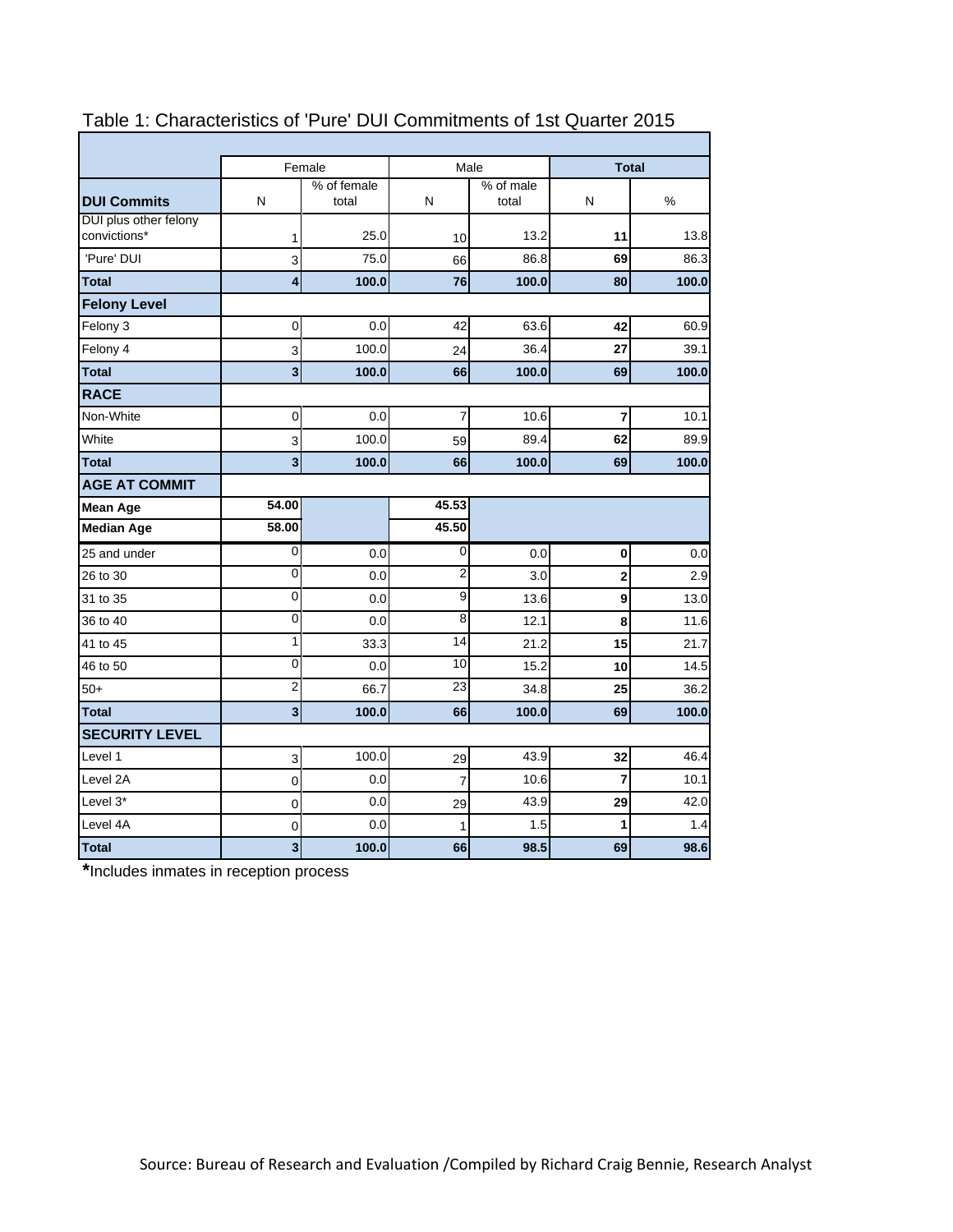|                                                  | Female                  |                      | Male           |                    | <b>Total</b> |       |
|--------------------------------------------------|-------------------------|----------------------|----------------|--------------------|--------------|-------|
| 'Pure' DUIs by Top 7 Counties<br>of Commitment   | N                       | % of female<br>total | N              | % of male<br>total | N            | %     |
| <b>FRANKLIN</b>                                  | $\mathbf{0}$            | 0.0 <sub>l</sub>     | 5              | 7.6                | 5            | 7.2   |
| <b>MONTGOMERY</b>                                | 0                       | 0.0                  | 5              | 7.6                | 5            | 7.2   |
| <b>CUYAHOGA</b>                                  | 0                       | 0.0                  | 4              | 6.1                | 4            | 5.8   |
| <b>STARK</b>                                     | 0                       | 0.0 <sub>l</sub>     | 4              | 6.1                | 4            | 5.8   |
| <b>HAMILTON</b>                                  | 0                       | 0.0                  | 3              | 4.5                | 3            | 4.3   |
| <b>MARION</b>                                    | 0                       | 0.0                  | 3              | 4.5                | 3            | 4.3   |
| <b>ALL OTHERS</b>                                | 3                       | 100.0                | 42             | 63.6               | 45           | 65.2  |
| <b>Total</b>                                     | $\overline{\mathbf{3}}$ | 100.0                | 66             | 100.0              | 69           | 100.0 |
| 'Pure' DUIs by Current Status                    |                         |                      |                |                    |              |       |
| <b>NEW ADMISSION FROM COURT</b>                  | $\Omega$                | 0.0 <sub>l</sub>     | 27             | 40.9               | 27           | 39.1  |
| <b>ADMIN. TRANSFER</b>                           | 3                       | 100.0                | 31             | 47.0               | 34           | 49.3  |
| <b>NEW ADMISSION - COMM CNTRL</b><br><b>VIOL</b> | 0                       | 0.0                  | 4              | 6.1                | 4            | 5.8   |
| AWL JUDICIAL RELEASE HEARING                     | 0                       | 0.0 <sub>l</sub>     | 1              | 1.5                | 1            | 1.4   |
| <b>COMMUNITY CONTROL</b>                         | 0                       | 0.0                  | 1              | 1.5                | 1            | 1.4   |
| <b>EXPIRATION OF STATED TERM</b><br>(NO PRC)     | 0                       | 0.0                  | $\overline{2}$ | 3.0                | 2            | 2.9   |
| <b>Total</b>                                     | 3                       | 100.0                | 66             | 100.0              | 69           | 100.0 |

# Table 2: Characteristics of 'Pure' DUI Commitments of 1st Quarter 2015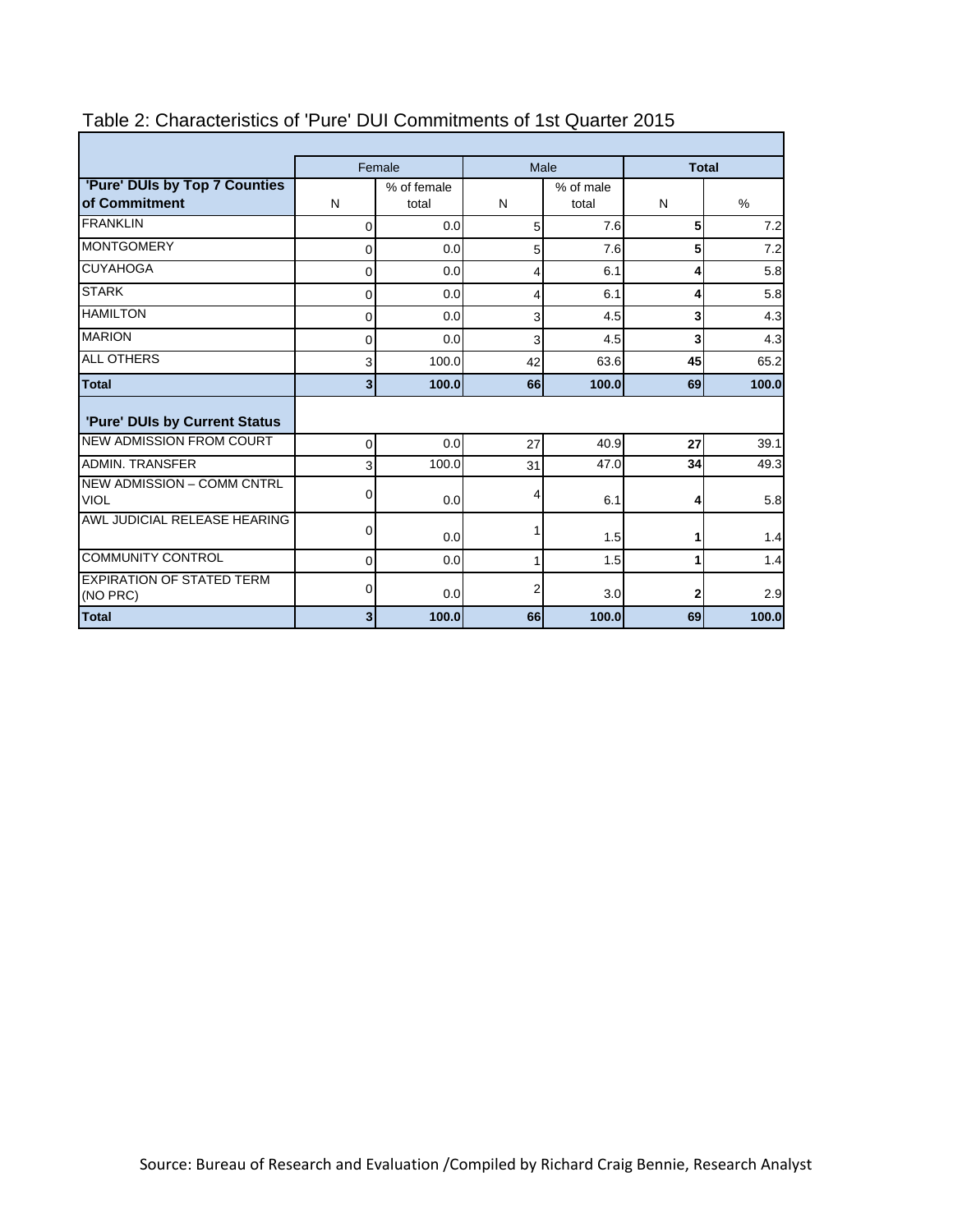| 'Pure' DUIs by Sentence In                                  |                |        |       |                      |                |       |
|-------------------------------------------------------------|----------------|--------|-------|----------------------|----------------|-------|
| <b>Months</b>                                               |                | Female |       | Male<br><b>Total</b> |                |       |
| <b>Mean Sentence</b>                                        | 10.23          |        | 29.89 |                      |                |       |
| <b>Median Sentence</b>                                      | 7.50           |        | 24.00 |                      |                |       |
| 1 TO 3                                                      |                | 33.3   | 4     | 6.1                  | 5              | 7.2   |
| 4TO6                                                        |                | 33.3   | 1     | 1.5                  | $\overline{2}$ | 2.9   |
| 7 TO 11                                                     |                | 33.3   | 1     | 1.5                  | 2              | 2.9   |
| 12                                                          | 0              | 0.0    | 5     | 7.6                  | 5              | 7.2   |
| 13 TO 17                                                    | 0              | 0.0    | 3     | 4.5                  | 3              | 4.3   |
| 18                                                          | 0              | 0.0    | 9     | 13.6                 | 9              | 13.0  |
| 19 TO 24                                                    | 0              | 0.0    | 15    | 22.7                 | 15             | 21.7  |
| 25 TO 30                                                    | $\mathbf 0$    | 0.0    | 10    | 15.2                 | 10             | 14.5  |
| $\overline{36}$                                             | 0              | 0.0    | 1     | 1.5                  | 1              | 1.4   |
| 37 TO 47                                                    | 0              | 0.0    | 2     | 3.0                  | $\mathbf{2}$   | 2.9   |
| 48 TO 59                                                    | 0              | 0.0    | 8     | 12.1                 | 8              | 11.6  |
| $60+$                                                       | 0              | 0.0    | 7     | 10.6                 | 7              | 10.1  |
| <b>Total</b>                                                | 3 <sup>1</sup> | 100.0  | 66    | 100.0                | 69             | 100.0 |
| <b>PRIOR INCARCERATIONS</b><br>(includes all offense types) |                |        |       |                      |                |       |
| None                                                        | 3              | 100.0  | 23    | 34.8                 | 26             | 37.7  |
| One                                                         | 0              | 0.0    | 20    | 30.3                 | 20             | 29.0  |
| Two                                                         | 0              | 0.0    | 8     | 12.1                 | 8              | 11.6  |
| Three or more                                               | 0              | 0.0    | 15    | 22.7                 | 15             | 21.7  |
| <b>Total</b>                                                | 3              | 100.0  | 66    | 100.0                | 69             | 100.0 |

## Table 3: Characteristics of 'Pure' DUI Commitments of 1st Quarter 2015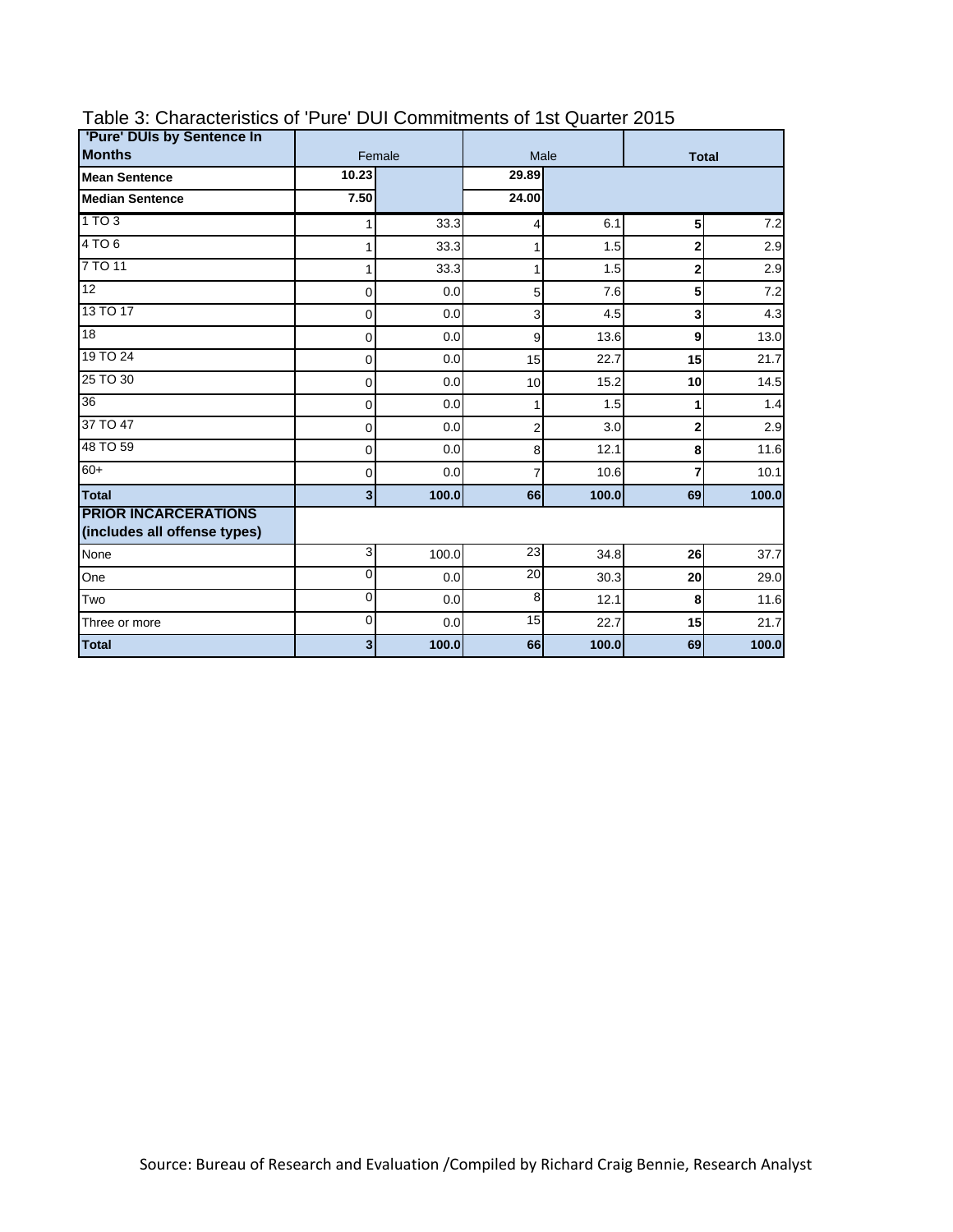| <b>'Pure' DUIs Currently</b><br><b>Incarcerated by Parent</b> |   |        |                |       |                |       |
|---------------------------------------------------------------|---|--------|----------------|-------|----------------|-------|
| Institution*                                                  |   | Female | Male           |       | <b>Total</b>   |       |
| CC                                                            | 0 | 0.0    | 1              | 1.5   | 1              | 1.4   |
| <b>LOCI</b>                                                   | 0 | 0.0    | 1              | 1.5   | 1              | 1.4   |
| <b>MCI</b>                                                    | 0 | 0.0    | 1              | 1.5   | 1              | 1.4   |
| <b>SOCF</b>                                                   | 0 | 0.0    | 1              | 1.5   | 1              | 1.4   |
| <b>MANCI</b>                                                  | 0 | 0.0    | 3              | 4.5   | 3              | 4.3   |
| <b>LECI</b>                                                   | 0 | 0.0    | 2              | 3.0   | $\mathbf 2$    | 2.9   |
| <b>ORW</b>                                                    | 3 | 100.0  | 0              | 0.0   | 3              | 4.3   |
| SCI                                                           | 0 | 0.0    | $\overline{2}$ | 3.0   | $\mathbf 2$    | 2.9   |
| PCI                                                           | 0 | 0.0    | 5              | 7.6   | 5              | 7.2   |
| <b>MACI</b>                                                   | 0 | 0.0    | 9              | 13.6  | 9              | 13.0  |
| CRC                                                           | 0 | 0.0    | 22             | 33.3  | 22             | 31.9  |
| GCI                                                           | 0 | 0.0    | 1              | 1.5   | 1              | 1.4   |
| <b>LORCI</b>                                                  | 0 | 0.0    | 10             | 15.2  | 10             | 14.5  |
| <b>NCCI</b>                                                   | 0 | 0.0    | 2              | 3.0   | $\mathbf 2$    | 2.9   |
| <b>RICI</b>                                                   | 0 | 0.0    | 2              | 3.0   | $\overline{2}$ | 2.9   |
| <b>NCI</b>                                                    | 0 | 0.0    | $\overline{2}$ | 3.0   | $\overline{2}$ | 2.9   |
| <b>WAREHOUSE</b>                                              | 0 | 0.0    | 2              | 3.0   | $\mathbf{2}$   | 2.9   |
| <b>Total</b>                                                  | 3 | 100.0  | 66             | 100.0 | 69             | 100.0 |

## Table 4: Characteristics of 'Pure' DUI Commitments of 1st Quarter 2015

\*Includes inmates out to court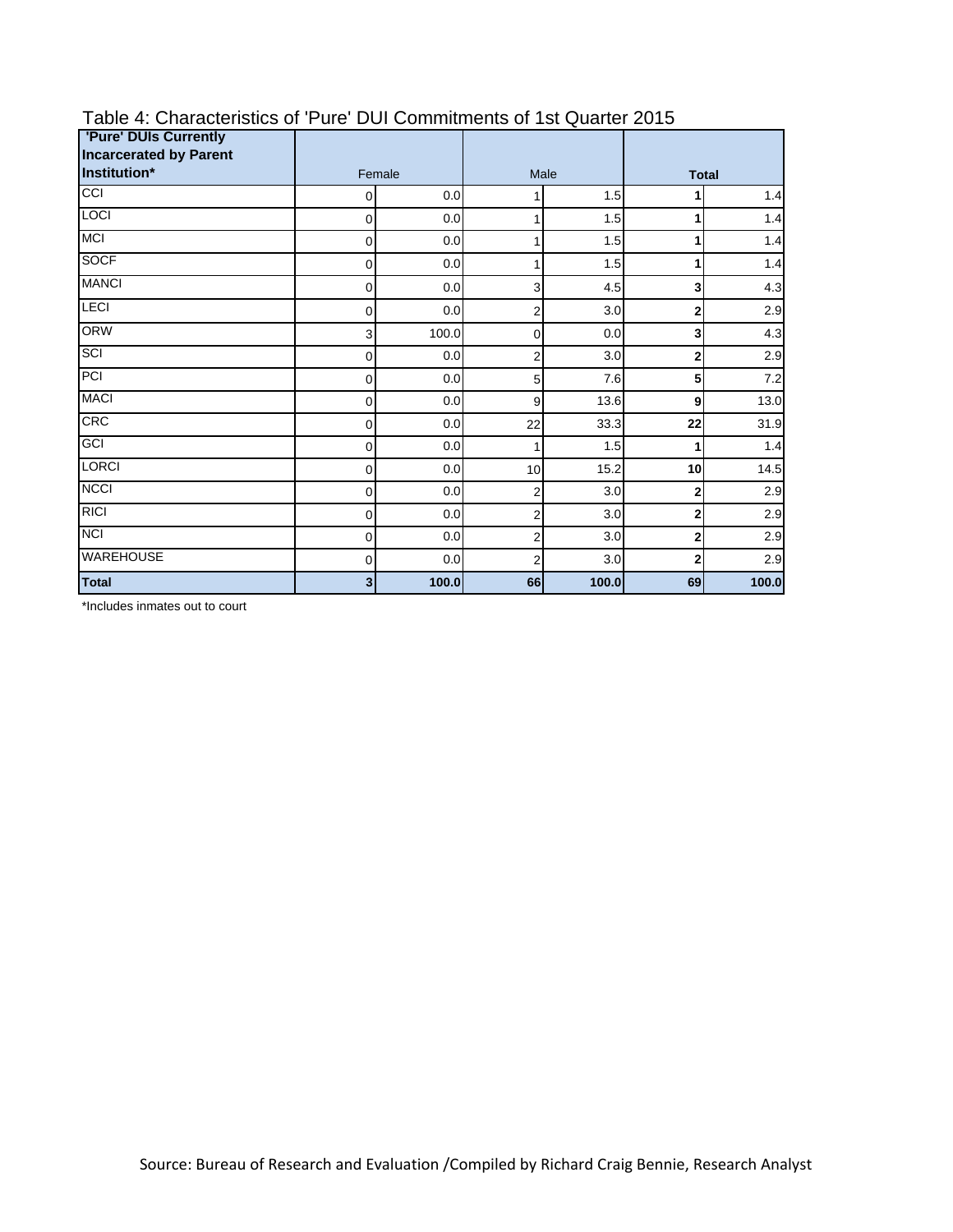| Table 5. Selected Variables by Status Type of Fule DOI Offerfuers of TSt Quarter 2015<br><b>STATUS TYPE OF 'PURE' DUI OFFENDERS</b> |                          |               |                 |               |                |      |              |  |  |
|-------------------------------------------------------------------------------------------------------------------------------------|--------------------------|---------------|-----------------|---------------|----------------|------|--------------|--|--|
| <b>SELECTED VARIABLES</b>                                                                                                           | New Admission from Court |               | Admin. Transfer |               | Other**        |      |              |  |  |
| <b>RACE</b>                                                                                                                         | N                        | $\%$          | $\mathsf{N}$    | %             | $\mathbf N$    | $\%$ | <b>Total</b> |  |  |
| White                                                                                                                               | 26                       | 41.9          | 29              | 46.8          | $\overline{7}$ | 11.3 | 62           |  |  |
| Non-White                                                                                                                           |                          | 14.3          | 5               | 71.4          | 1              | 14.3 |              |  |  |
| <b>TOTAL</b>                                                                                                                        | 27                       | 39.1          | 34              | 49.3          | 8              | 11.6 | 69           |  |  |
| <b>GENDER</b>                                                                                                                       | $\mathbf N$              | $\frac{9}{6}$ | $\overline{N}$  | %             |                |      |              |  |  |
| Female                                                                                                                              | $\Omega$                 | 0.0           | 3               | 100.0         | $\mathbf 0$    | 0.0  | 3            |  |  |
| Male                                                                                                                                | 27                       | 40.9          | 31              | 47.0          | 8              | 12.1 | 66           |  |  |
| <b>TOTAL</b>                                                                                                                        | 27                       | 39.1          | 34              | 49.3          | 8              | 11.6 | 69           |  |  |
| <b>COMMIT COUNTY</b>                                                                                                                | $\mathbf N$              | $\frac{9}{6}$ | $\mathbf N$     | %             |                |      |              |  |  |
| Major Urban*                                                                                                                        | $\overline{7}$           | 31.8          | 10              | 45.5          | 5              | 10.6 | 22           |  |  |
| All Others                                                                                                                          | 20                       | 42.6          | 24              | 51.1          | 3              | 6.4  | 47           |  |  |
| <b>TOTAL</b>                                                                                                                        | 27                       | 39.1          | 34              | 49.3          | 8              | 11.6 | 69           |  |  |
| <b>PRIORS INCARCERATIONS</b>                                                                                                        |                          |               |                 |               |                |      |              |  |  |
| (includes all offense types)                                                                                                        | $\mathbf N$              | $\frac{9}{6}$ | $\mathbf N$     | $\frac{9}{6}$ |                |      |              |  |  |
| None                                                                                                                                | 8                        | 30.8          | 15              | 57.7          | 3              | 6.4  | 26           |  |  |
| One                                                                                                                                 | 9                        | 45.0          | 8               | 40.0          | 3              | 6.4  | 20           |  |  |
| Two                                                                                                                                 | 4                        | 50.0          | 3               | 37.5          | 1              | 2.1  | 8            |  |  |
| Three or More                                                                                                                       | 6                        | 40.0          | 8               | 53.3          | 1              | 2.1  | 15           |  |  |
| <b>TOTAL</b>                                                                                                                        | 27                       | 39.1          | 34              | 49.3          | 8              | 11.6 | 69           |  |  |
| <b>AGE</b>                                                                                                                          |                          |               |                 |               |                |      |              |  |  |
| Mean                                                                                                                                | 48.00                    |               | 44.50           |               | N/A            |      |              |  |  |
| Median                                                                                                                              | 47.00                    |               | 43.50           |               | N/A            |      |              |  |  |
| <b>SENTENCE IN MONTHS</b>                                                                                                           |                          |               |                 |               |                |      |              |  |  |
| Mean                                                                                                                                | 28.80                    |               | 25.46           |               | N/A            |      |              |  |  |
| Median                                                                                                                              | 24.00                    |               | 24.00           |               | N/A            |      |              |  |  |

#### Table 5: Selected Variables by Status Type of 'Pure' DUI Offenders of 1st Quarter 2015

\*Cuyahoga, Franklin, Hamilton, Lucas, Montgomery, Stark and Summit

\*\* Includes returned violators, expiration of stated term, 'out to court' actions, and judicial release hearings.